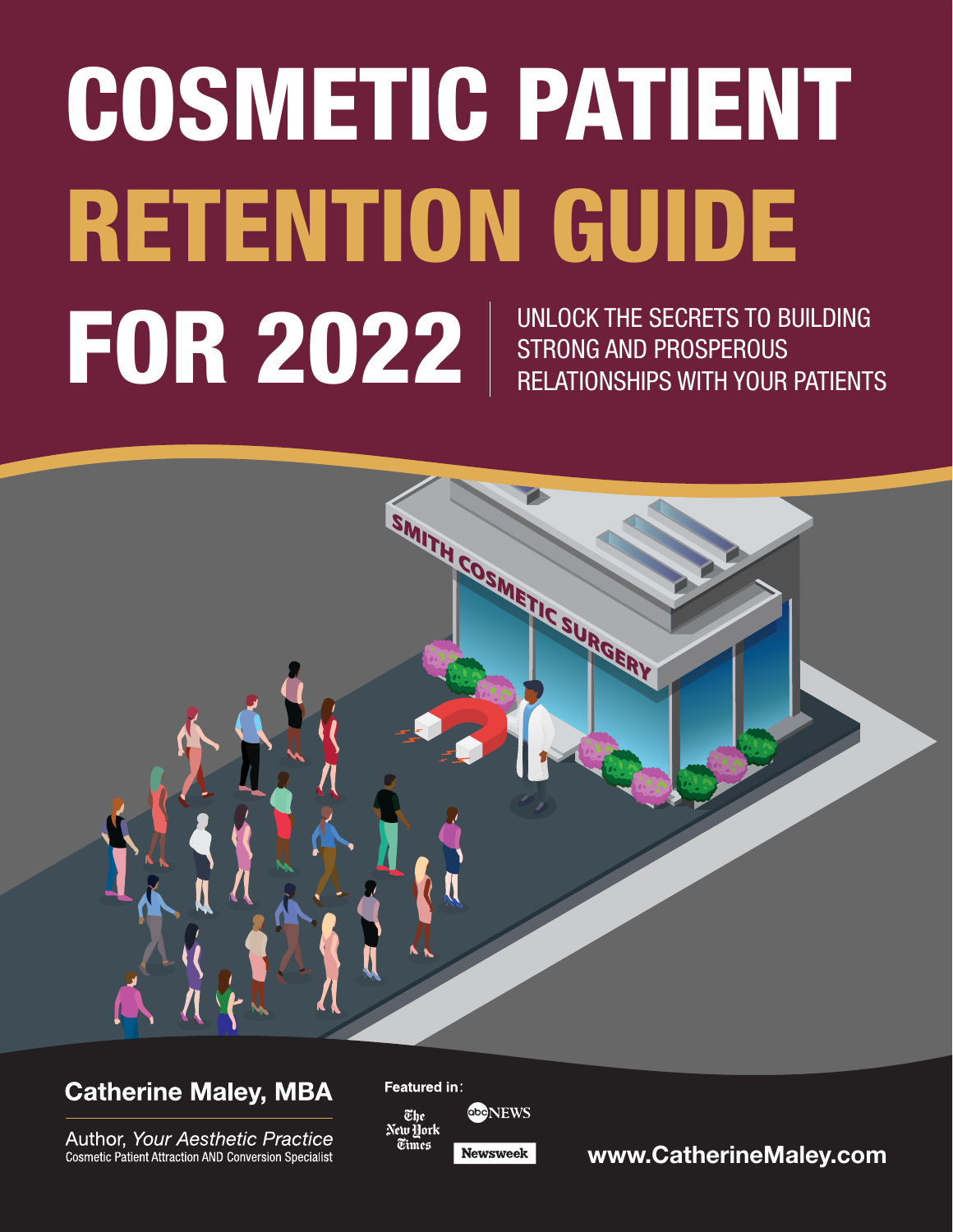# TABLE OF CONTENTS

Would you rather have a patient one time or for a lifetime? The money is in the lifetime cosmetic patient since you spent a lot of money attracting them to you, so they are pure profit from then on.

That's why I decided to research why and how to retain cosmetic patients. I discovered that cosmetic patient retention comes down to a few specific elements that should be present in every cosmetic patient interaction.

Those are: providing a WOW experience, staying top-of-mind, and building a relationship that establishes you as trusting, reliable and likable.

#### INTRODUCTION

#### Why cosmetic patient retention matters

- 1. Monetary Value of Returning Cosmetic Patients
- 2. Encourage Word of Mouth Referrals
- 3. 10X Value of Loyal Cosmetic Patients

#### Common barriers to retention

- 1. Lack of Relationships
- 2. Cosmetic Patient Service Is King
- 3. Retention Isn't a Practice Priority

#### How you can improve retention

- 1. Build Relationships That Matter
- 2. Stop Forcing the Sale
- 3. Communication
- 4. Social Proof
- 5. Digital Marketing
- 6. Conclusions
- 7. Case Studies
- 8. Summary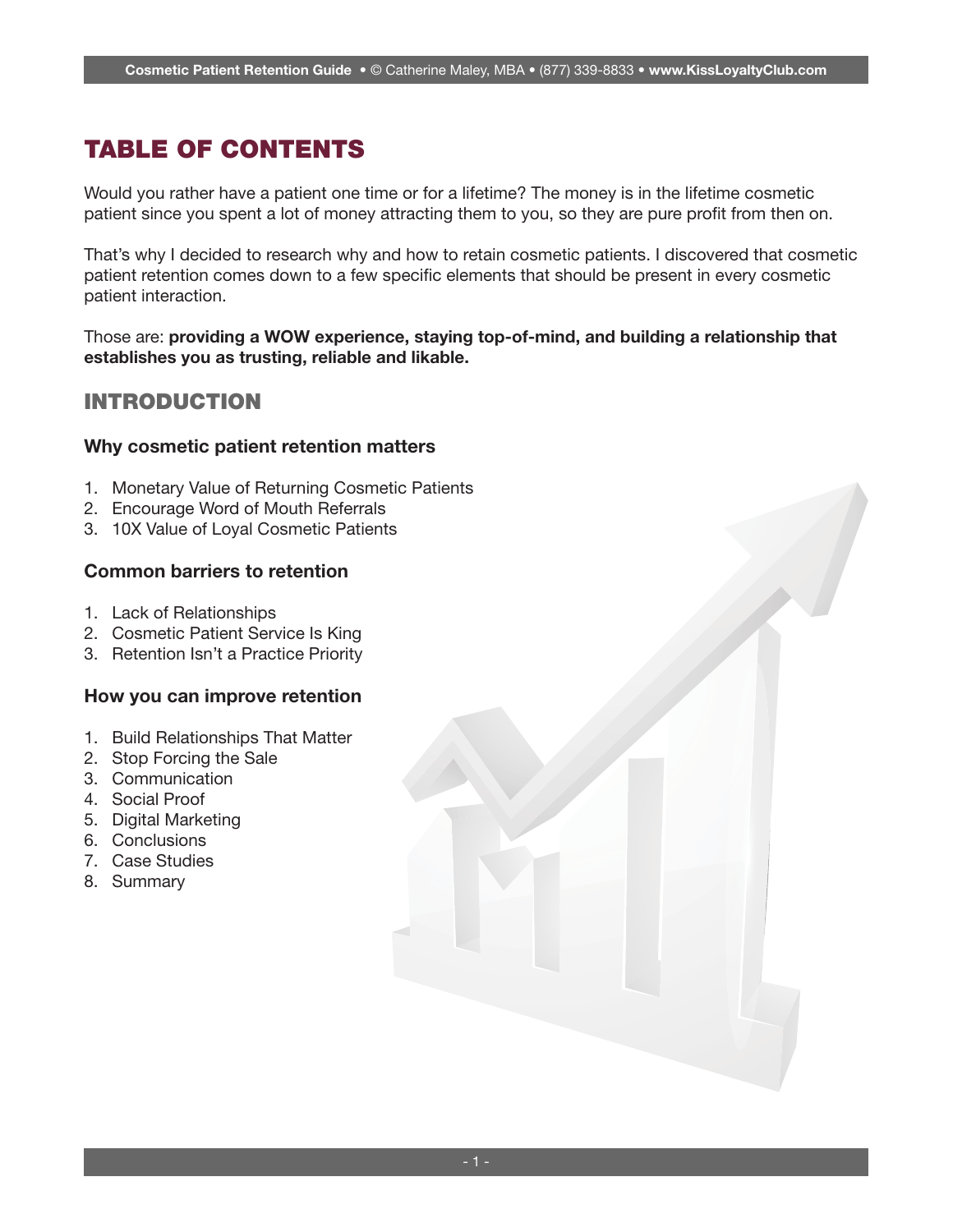# COSMETIC PATIENT RETENTION AND YOU

Cosmetic patient retention is one of the most critical challenges facing practices today.

Your profits and profitability depend on your ability to create and maintain cosmetic patients for life.

The reasoning for this is very simple: **Marketing is difficult and expensive.** It costs money to generate leads, create a recognizable brand, and get cosmetic patients to make their initial purchase with you.

Without cosmetic patient retention, that time and money is wasted, constantly flowing out as cosmetic patients decide to go with your competitors. With strong retention, on the other hand, you maximize marketing efforts and put those investments to good use, helping to build momentum not only through that cosmetic patient, but with every other person they tell about their experience with you.

## Why Retention Matters

You invest time, money, and energy into strategies and campaigns that are geared toward attracting new cosmetic patients and introducing them to your practice. What many practices don't realize is that the most important part of marketing comes after the first visit, when the focus switches to that of reducing churn and maximizing cosmetic patient retention.

## Monetary Value of Returning Cosmetic Patients

According to research by Invesp Consulting, it costs 7 times as much to attract a new cosmetic patient than it is to keep an existing one. By focusing on repeat visits, you are able to establish relationships with cosmetic patients and build momentum with them, instead of continuously spending money on acquisition.

A positive relationship with cosmetic patients is one of the most cost-effective strategies that your practice can have. Cosmetic patients prefer to do business with a practice they like and trust, and this likability is even more influential than the cost of a procedure.

Customer service is an important factor in how loyal cosmetic patients are to a brand. **Those who** have a positive experience with a practice may spend 140% more than cosmetic patients who did NOT have a good experience.

This is because the average cosmetic patient's focus has shifted from price to value. Value includes the price of the item, as well as the perceived value of the entire experience.

This is extremely important when it comes to your profit margins, because it directly implies that a strong cosmetic patient retention rate, would ensure that you have long-lasting and loyal cosmetic patients who will boost your bottom line.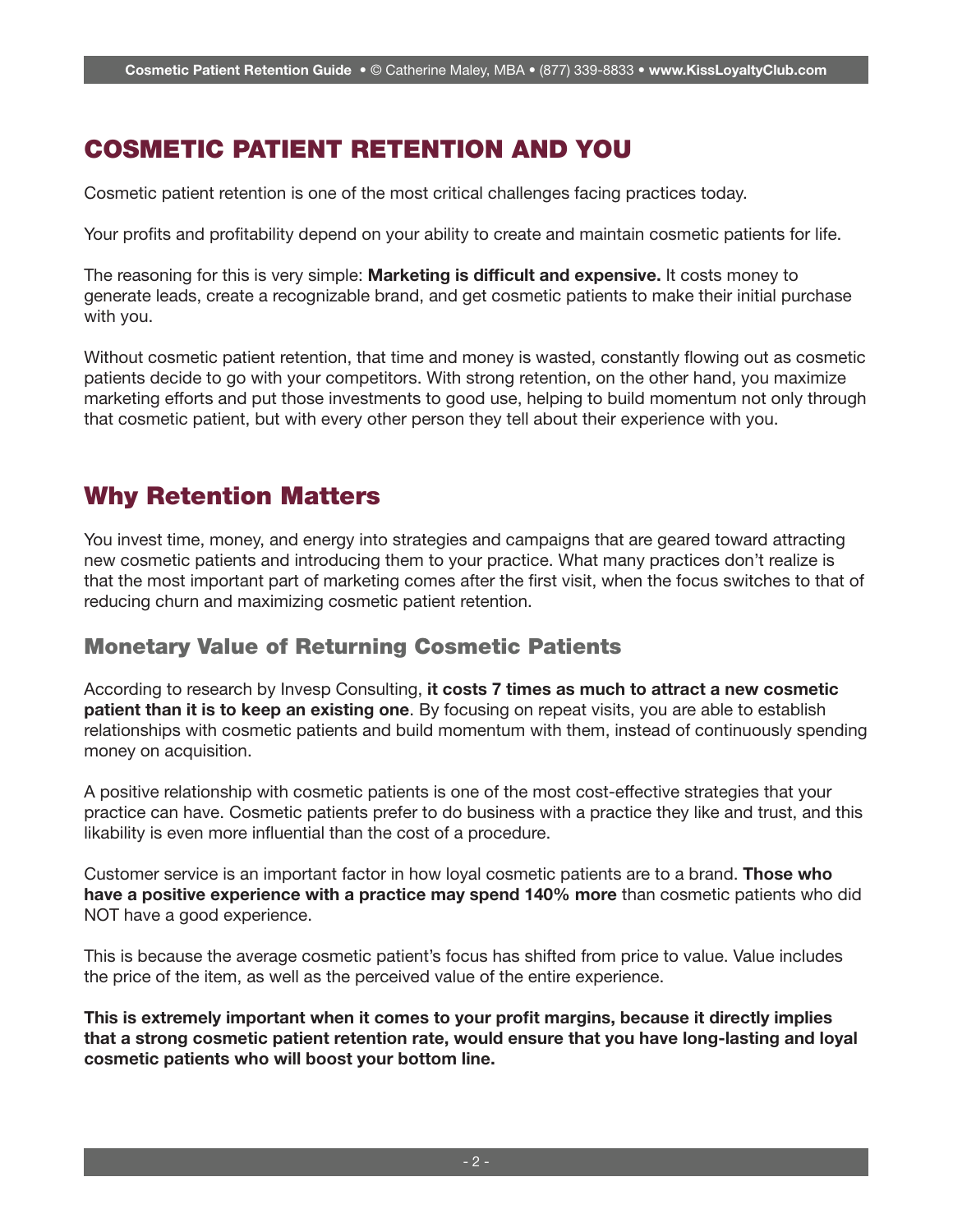Stats That Matter:

- Retain Existing Patients
- 50% of New Patients DO NOT RETURN
- **◯** Loyal Patients spend 67% More Than New **Patients**
- Stats That Matter:<br>
3 Costs 7X More to Attract New Patient than to<br>
Retain Existing Patients<br>
5 60% of New Patients<br>
5 60 NoT RETURN<br>
5 60% of New Patients<br>
5 60 NoT RETURN<br>
5 46% of patients spend more after<br>
ioin a loya S New Patient Conversion Rate is 5%-20% Existing Patient Conversion Rate is 70%-80%
	- **■** Existing Patients spend 31% more on their average order size value
	- **→** 46% of patients spend more after they join a loyalty program
	- **83% of patients say a loyalty program** will keep them coming back

Source: Semrush

#### Encourage Word of Mouth Referrals

It only makes sense that cosmetic patients have to remember your brand in order to promote it. On top of that, if they have a WOW experience, they are much more likely to buy from you, and to refer their friends and family.

There are various studies that show that word-of-mouth marketing is one of the most valuable forms of marketing. Why? Because 92% of people trust recommendations from friends and family over other types of advertising. Once consumers get a recommendation from someone they trust, they are far more likely to become loyal cosmetic patients as well.

Once a cosmetic patient is loyal to a brand, they are more likely to spend more as well. The lifetime value of referred cosmetic patients is 16% higher than non-referred cosmetic patients.

How the referral occurred makes a difference too. A national Harris Poll surveyed 2,000 consumers and found that 82% of them said they seek recommendations from friends and family, and 67% said they are more likely to purchase when a friend or family member shared it through social media or email.

Social media influencers are becoming a form of word-of-mouth marketing as well. Though influencers may not be family and friends, they offer valuable and unbiased opinions that viewers trust, and that can influence their buying decisions.

However, the quality of your customer service is measured by the kind of relationship you establish with your cosmetic patients, and that relationship will determine how invested they are in your success.

Revenues from happy cosmetic patients, as well as word- of-mouth recommendations, have the power to become a huge portion of your annual revenues, dramatically reducing your cosmetic patient acquisition costs and increasing your revenues.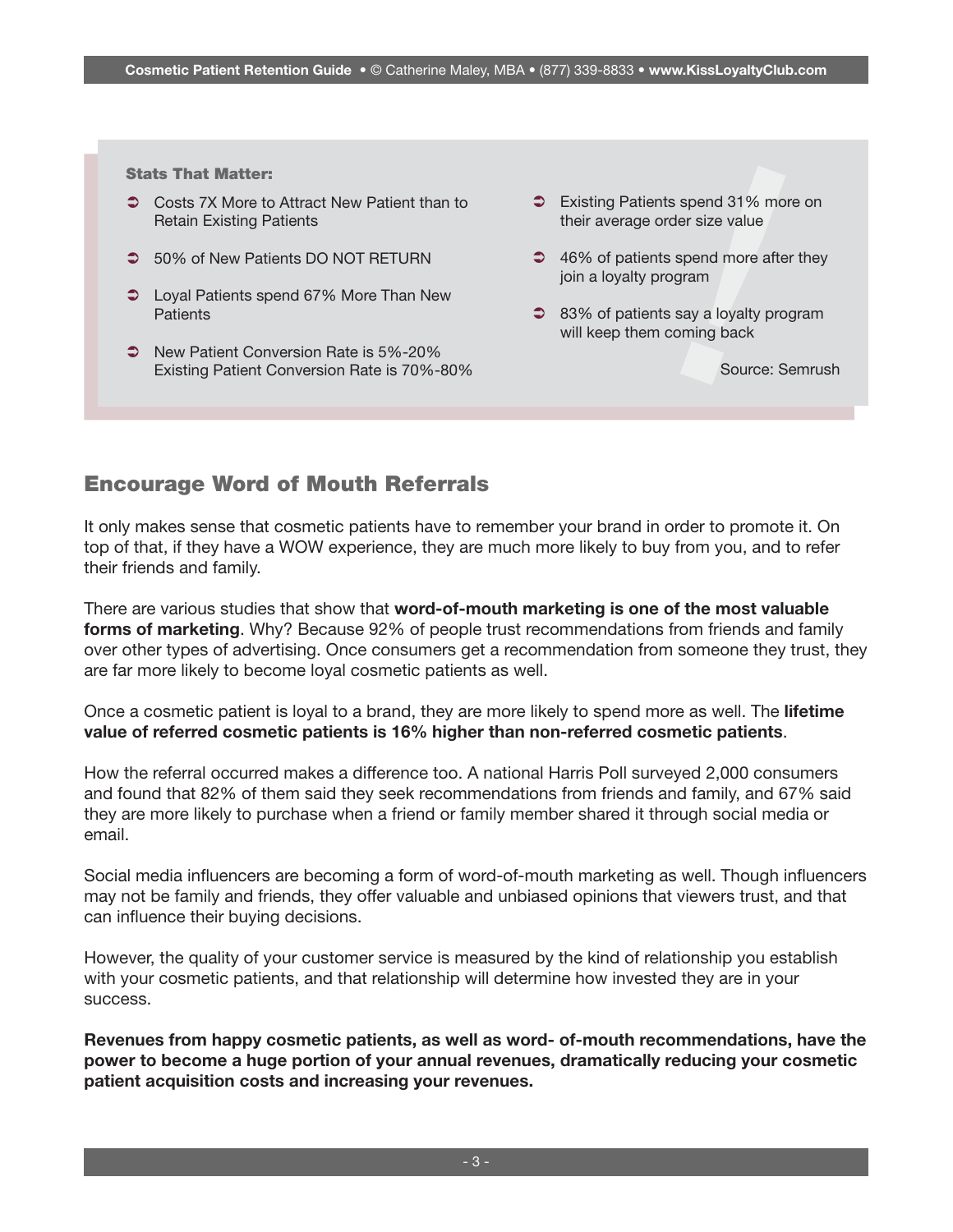- $\checkmark$  Word-of-mouth recommendations generate \$6 Trillion dollars each year.
- $\checkmark$  92% of people trust recommendations from their friends and family.
- $\checkmark$  Lifetime value of referred patients is 16% higher than non-referred patients.



Beyond the revenue generated by repeat cosmetic patients, there are social benefits to having a loyal following. The first of which is the power of brand advocates (patients who promote your practice through word of mouth) as well as their return visits, reviews, and social proof.

This is the main reason why a focus on cosmetic patient retention can create brand advocates and allow them to become your unpaid marketing evangelists by boosting your revenues significantly, so a cosmetic patient who was worth \$1K to you is now worth \$10K to you when you have a retention/ loyalty system in place.

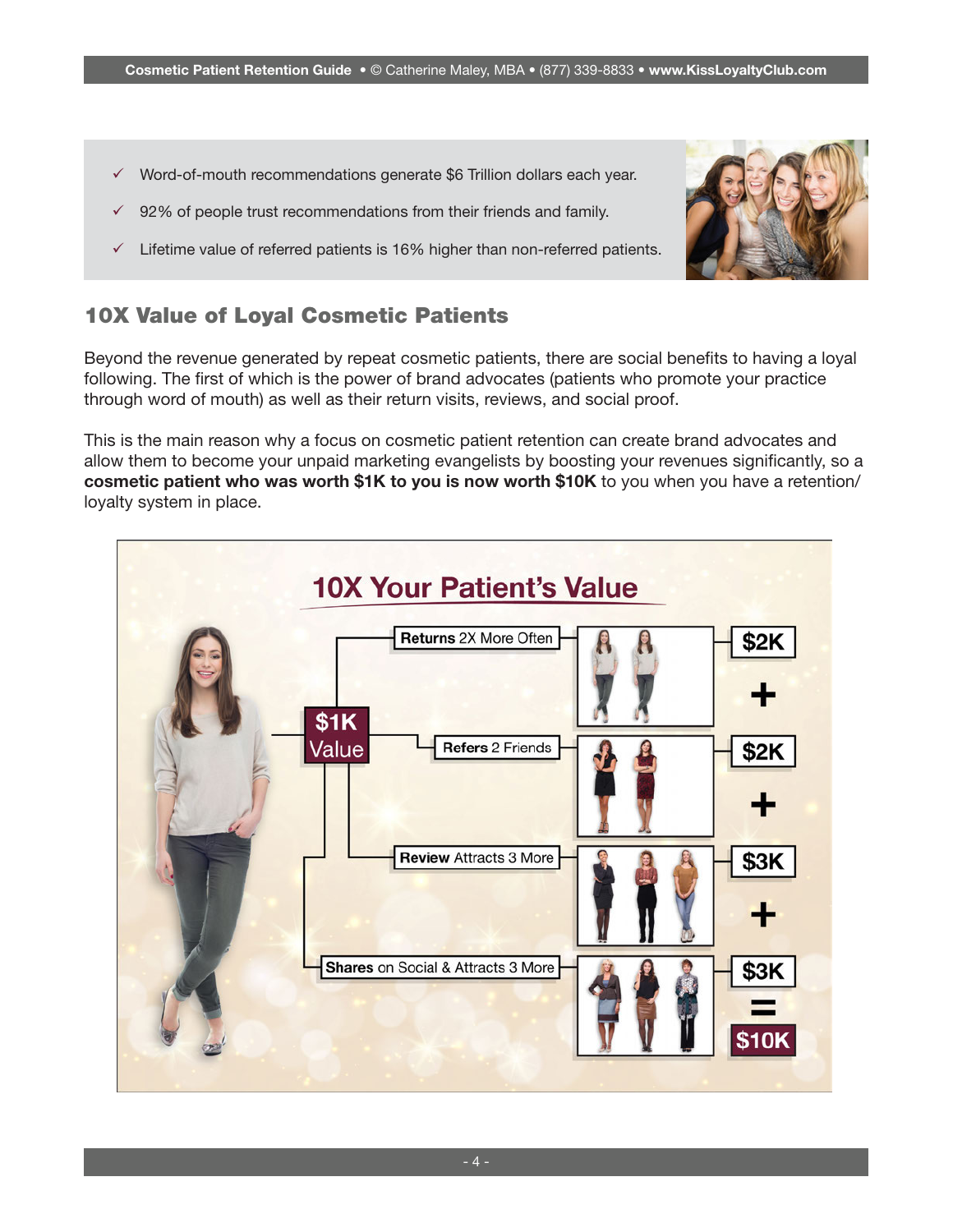## Common Barriers to Retention

Due to the profit maximizers and social benefits of cosmetic patient retention, it is important to understand exactly why cosmetic patients quit your practice. That understanding comes from learning about cosmetic patient preferences, and the factors that cause them to churn.

Churn, or attrition, is one of the most devastating factors affecting profitability, because you lose the investment it took to attract each cosmetic patient in the first place, in addition to the loss of potential future revenues and referrals.

Even a 5% monthly churn rate means a 60% loss of cosmetic patients over the course of one year. That statistic alone is scary enough, but an American Express survey found that on average, an individual will tell nine people about good experiences and 16 people about poor experiences.

Imagine if 60% of your cosmetic patients were telling 16 of their friends about bad service they had received with you. The numbers add up quickly and it's clear to see why it's so important to learn why patients churn and how to minimize it.

Human beings are social creatures, and as the amount of our daily interpersonal interactions has shrunk, our desire for connection has grown. There is an incredible opportunity for you to close the gap, provide connection, and make a notable impact on your cosmetic patient base. The lack of a relationship with cosmetic patients can leave you vulnerable to price wars, economic downturn, and competition. That's because relationships and satisfaction are noted as the most important factors when it comes to whether a cosmetic patient will stay with you or consider your competitors.

## Attrition Prevention

When it comes to attrition prevention, the effect of patient relationships is truly astounding. Research has shown that improving the cosmetic patient experience can help increase loyalty and drive growth.

Relationship building can encompass many different things, but the most notable is the cosmetic patient's perception of their own importance to the practice. They want exceptional cosmetic patient service, appreciation, and a personal touch that helps them connect on a deeper level than your average practice interaction.

Have you ever been a "regular" at a restaurant, brewery, or coffee shop? When someone goes into a practice and they know them by name, that can go a long way in making them feel special and will certainly make them want to come back.

## Emotions drive patient decisions, and those emotions are strongly affected by their personal interactions with a practice.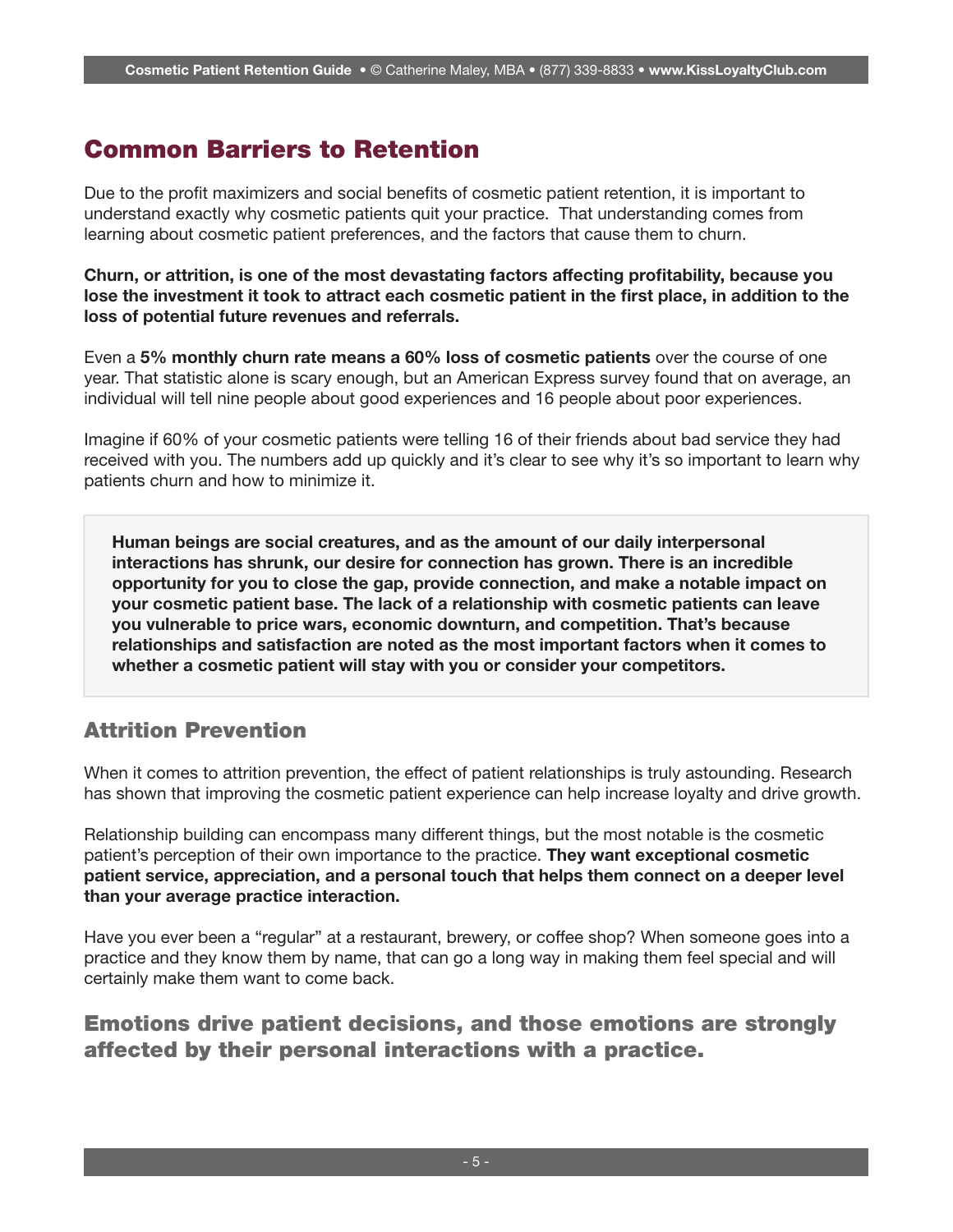When cosmetic patients are ready for more cosmetic rejuvenation, what will make them return to you instead of your competitors?

Memorability and a creative loyalty program can go a long way in turning a one-time cosmetic patient into a lifelong cosmetic patient. Neglecting the relationship, however, or failing to keep in touch, can almost guarantee that patient will shop around for the lowest price.

Industries that only see cosmetic patients a few times a year (or even every few years) are especially susceptible to passive churn, because cosmetic patients may simply forget about their previous positive experiences. By connecting with them on a personal level, a consistent relationship serves as a foundation for memorability and staying top of mind.

## Customer Service is King

Bad customer service is the No. 1 problem leading to dissatisfaction and attrition. One study by Bain & Company found that a consumer is four times more likely to defect to a competitor if the problem is service related rather than price or procedure related.

The implications of these findings are incredible as they indicate that cosmetic patients care more about the social aspect of a practice than they do the personal cost, or even the quality of their purchase.

Studies like this resoundingly show that consumers are now prioritizing quality of interaction over personal gain. Commerce has become so much more than exchanging X for Y. Consumers now feel emotionally invested in their buying decisions.

While this provides an opportunity for practices to foster connections, it can also be a double-edged sword. If cosmetic patients feel ignored, mistreated, or generally dissatisfied, they are considerably more likely to take their business elsewhere, regardless of the quality of the service.

So, what else is causing cosmetic patients to leave one practice for another? ……

## Retention Isn't a Practice Priority

Most cosmetic practices have a greater focus on cosmetic patient acquisition, and only a few focus on retention. The shiny new object in our industry is the new cosmetic patient. Gaining a new cosmetic patient is exciting. It's proof that your marketing efforts are working and, of course, it's new revenues.

But when all of the focus is put on cosmetic patient acquisition, it leaves existing cosmetic patients feeling like they were left out in the cold. Practices often tend to treat new cosmetic patients better as well, by offering a welcome discount, a free gift with their first purchase, etc., with the hope that putting in a lot of effort at the beginning will be enough to maintain them as long-term cosmetic patients.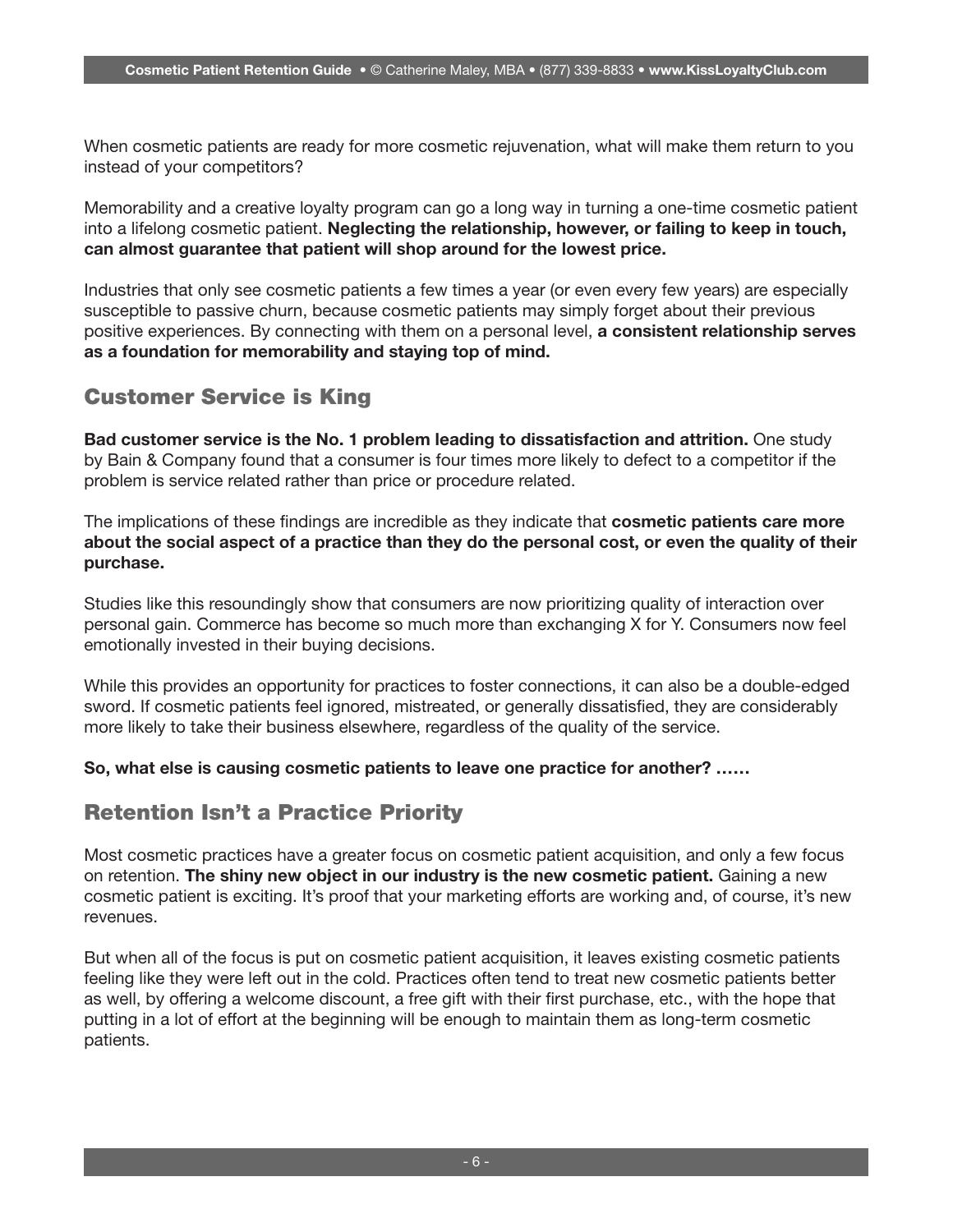When you change this mindset from short-sighted acquisition that is focused on the one-time procedure to cosmetic patient retention that measures the cosmetic patients' lifetime value and potential profit as a whole, you win the long game.

## How You Can Improve Cosmetic Patient Retention

I read an article where the author compares marketing to pushing a boulder uphill – you can either do it yourself, or you can recruit an army of enthusiastic cosmetic patients to help you push your practice to the top.

The boulder metaphor is a great example, because it really embodies the physical and emotional struggle of sales and marketing, which can sometimes feel like an uphill battle.

It also shows how a strong relationship with cosmetic patients can become a sales lifeline through retention, referrals and social proof. You turn your patient list into your network and keep in touch, so they remember you when talking to friends.

There is no simple equation for making cosmetic patients stay, but there are several strategies practices can focus on in order to minimize their attrition rates, increase their retention value, and boost referrals.

For example, you can play on people's inherent desire for reciprocity. Here are examples:

- A free mint with your check at a restaurant was found to increase tips by up to 20%.
- Free mailing labels sent out by the Disabled American Veterans Charity are responsible for nearly doubling the number of people who decided to contribute to the cause — from 18% to 35%.

These examples show that people are programmed to want some kind of relationship with the people that they do business with. Whether it be through thoughtful gestures (like free gifts) or exceptional cosmetic patient service, the point is that people love to be appreciated, and they feel obligated to return the favor.

So, knowing this, rather than having a goal of making money, go into every transaction wondering what you can do to improve that cosmetic patient's life, change their day, or make something easier for them.

This is one of the key ways to ensure that cosmetic patient service goes beyond the sale, and it also improves your chances of transitioning prospects into cosmetic patients who return, refer, review and share you on social media.

#### Communicate With Your Cosmetic Patients

Texting or calling a friend is one of the easiest ways to maintain your relationship with them, no matter what's being said. It's a way of showing them that you care and want to hear how they are.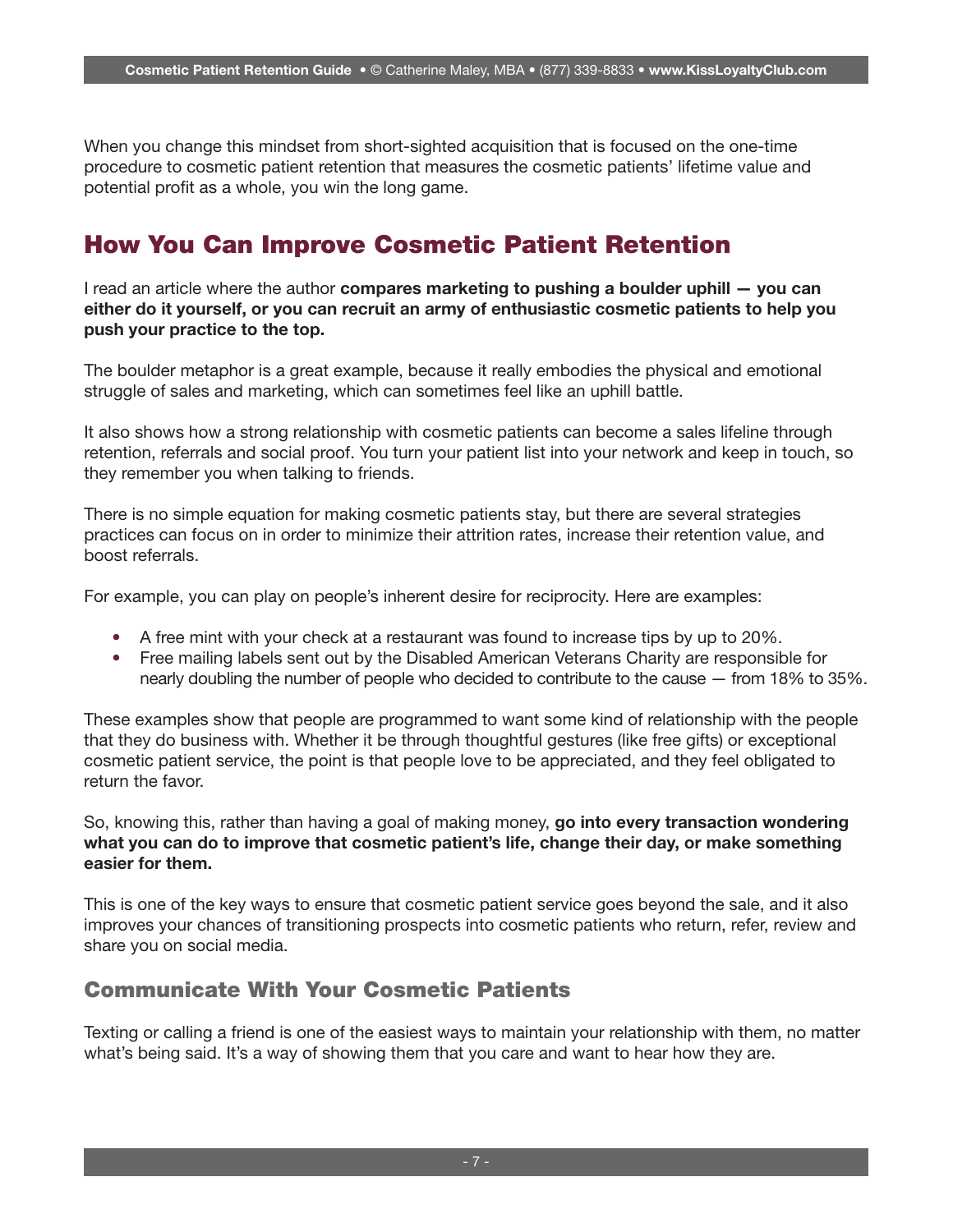As a practice, it's obviously not efficient to have a phone conversation with each of your cosmetic patients, but communicating with them somehow will show them that they mean something to you.

#### Regardless of the mode of communication (in-house signage, social media, email, texting, in person) there are two important things to remember: make it meaningful and do it consistently.

If you want to improve the cosmetic patient experience, there needs to be consistent communication throughout the relationship, not just when they first sign up or only after they make their first purchase.

It's the consistency that builds trust and indicates to your patients you care and are a first-class operation.

## Digital Marketing Channels

Nowadays, there are many marketing channels to choose from to communicate with your patients, so which one is the best? The answer is, the one your patients pay attention to.

The challenge with that is you will run out of time, money, energy trying to be everywhere online. So it's best to use a strategic marketing plan that incorporates all main channels such as email, text, social media, your website and in-house signage.

#### Change Your Message Away from Discounting

When you do communicate with your patients, what do you say? Because you want more business now, it's common to announce special offers to get a response. But when you continue to lead with special offers, the response dwindles, because your patients know they can "get a deal" anytime.

#### Discounting your services is a race to the bottom. It hurts your brand, attracts price-shoppers, and eats up your profits.

A better approach is to offer patients something of value that doesn't hurt your profits, but makes them feel acknowledged and appreciated.

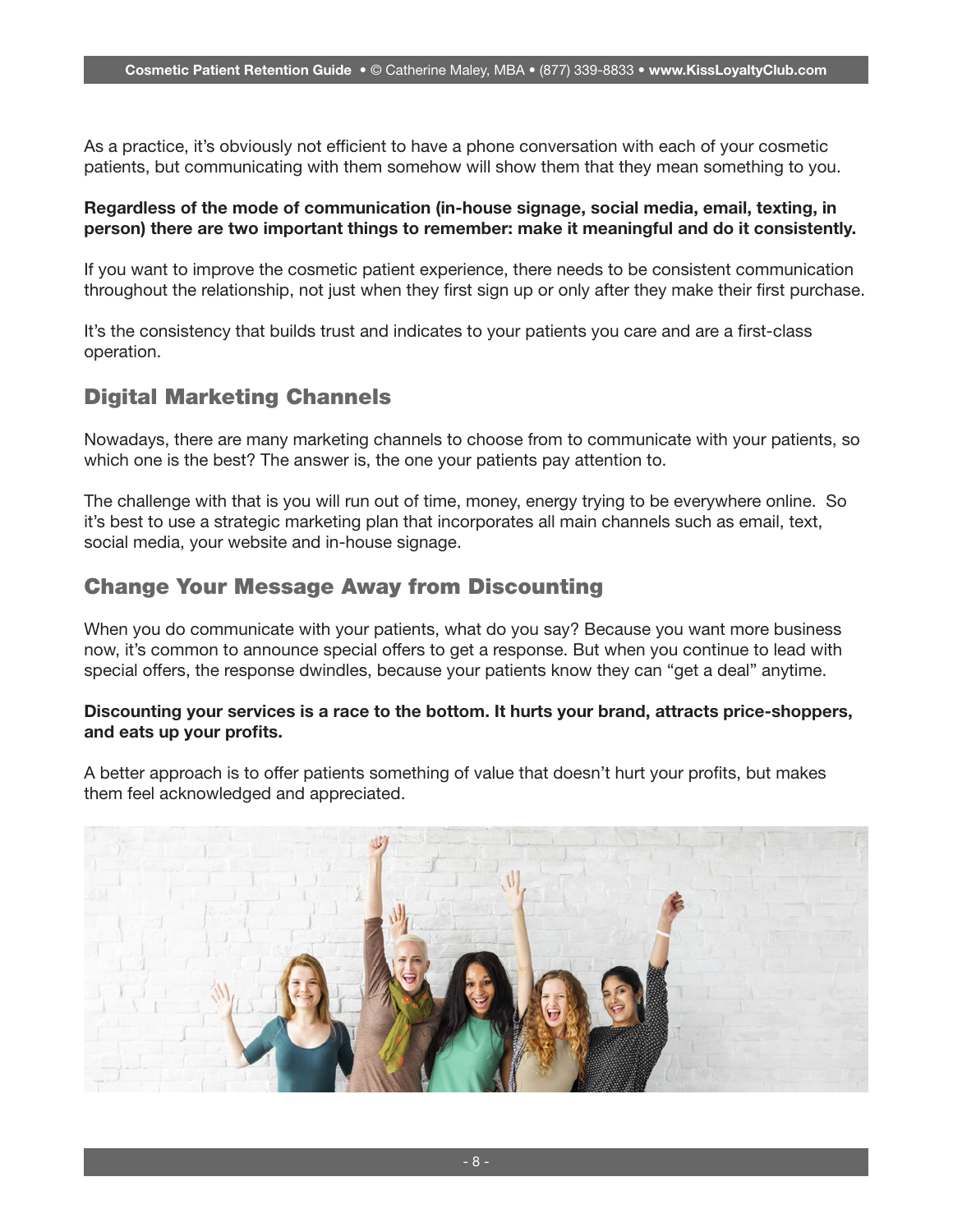## What Makes a Loyalty Program an Effective Retention Strategy?

Since the cost of getting a new patient is 7X more than keeping an existing patient, nurturing existing patients with a loyalty program is a powerful strategy that grows your practice revenues.

To ensure the best results, choose a loyalty program that includes the following features:

- $\boxtimes$  Exclusivity Patients can only get rewards from YOU
- **⊠** Easy Staff can easily use the platform
- $\nabla$  Fun Patients love getting to the next tier while growing your practice for you
- Marketing Done-for-You Saves you time and ensures consistent communication with your existing patients
- $\boxtimes$  Reporting Detailed monthly stats show you results and profits

## Conclusions

- 1. There are three foundational elements to a successful cosmetic patient retention strategy: creating and establishing relationships, a WOW patient experience, and consistent communication.
- 2. Cosmetic patient retention efforts can be maximized by using multichannel campaigns: email, text, social media, signage and in-person.
- 3. The right loyalty program, executed consistently, can 10X revenues while decreasing advertising costs and eliminating discounting.

10X cosmetic revenues without discounting or advertising

46% of patients spend more after they join a loyalty program

83% of patients say a loyalty program will keep them coming back